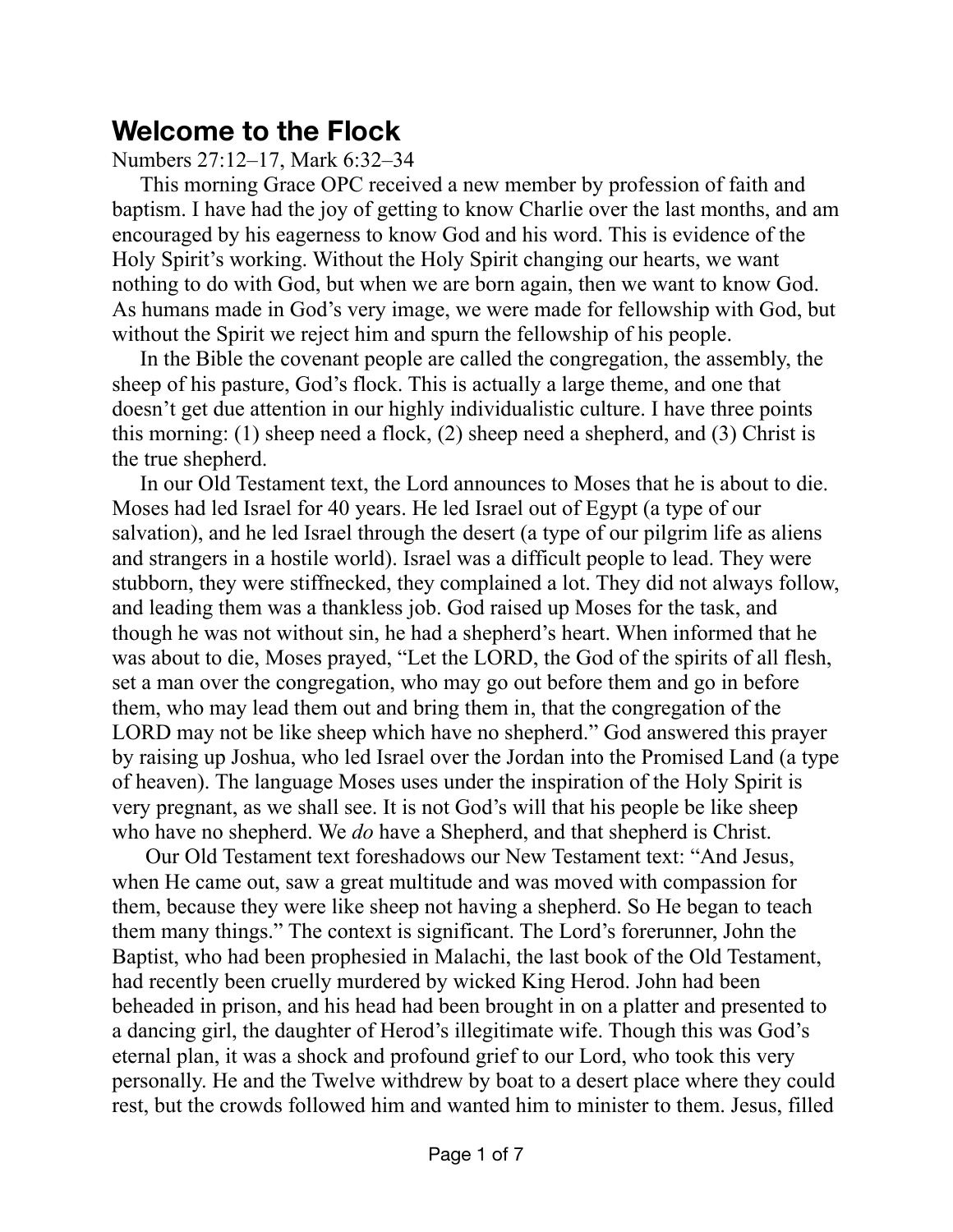with compassion, began to teach them. Even though he on a human level was tired and worn out both by the demands of ministry and by the grief which filled his heart with the tragic loss of his dear friend John, he was moved with compassion for his followers "because they were like sheep not having a shepherd." The language "like sheep not having a shepherd" mirrors Moses' words 1500 years before. Once again we are reminded how we as God's people, living as aliens and pilgrims in a hostile world, are in need of a shepherd, and that Shepherd is Christ. Let's consider our three points in turn, and see how they summarize large scriptural themes. First,

## **1. Sheep need a flock**

In the Scriptures, God's people are likened to sheep. Sheep are valuable, both for their wool and for their meat. In the Middle East, sheep are cared for by shepherds, generally young men. In my trips to the Middle East I have on several occasions seen motor traffic stop while a flock of sheep is moved across the road. Just a block or two from my daughter-in-law's parents' apartment in a nice part of town, traffic ground to a halt, waiting for a large flock of sheep to clear the roadway. A number of major biblical characters took care of sheep. Jacob was a shepherd who took care of his father-in-law Laban's sheep. Moses took care of his father-in-law's sheep in the Sinai desert before God called him to go to Egypt to demand the release of God's people. King David, as a young man, was a shepherd, and gave to the world the memorable twenty-third Psalm, "the LORD is my Shepherd."

But sheep need a flock—something that was surely understood by people in Bible times. While this is applicable to animals, it is applicable as well to humans. We humans need to be part of a flock that will guide us in paths of righteousness. God's people are to deliberately avoid evil companions and seek out people who can influence us for good. Paul writes in 1 Corinthians 15:33 that "bad company ruins good morals" (ESV). This echoes wise Solomon, who writes in Proverbs, "My son, if sinners entice you, do not consent.… My son, do not walk in the way with them, keep your foot from their path" (Prov. 1:10–16). On the other hand, the Christian can say with the Psalmist, "Lord, I have *loved* the habitation of thy house, and the place where thine honor dwelleth. Gather not my soul with sinners, nor my life with bloody men … as for me, I will walk in mine integrity: redeem me, and be merciful unto me. My foot standeth in an even place: in the congregations will I bless the Lord" (Ps. 26:8–12). The place to find good company is in the church of our Lord Jesus Christ. This is Christ's true flock, and a wise person will seek it out.

It is no coincidence that one of the most important words for God's people in the Scriptures is the word *congregation*. This word is used 331 times in the King James Version. *Congregation* comes from a Latin word meaning literally *to collect*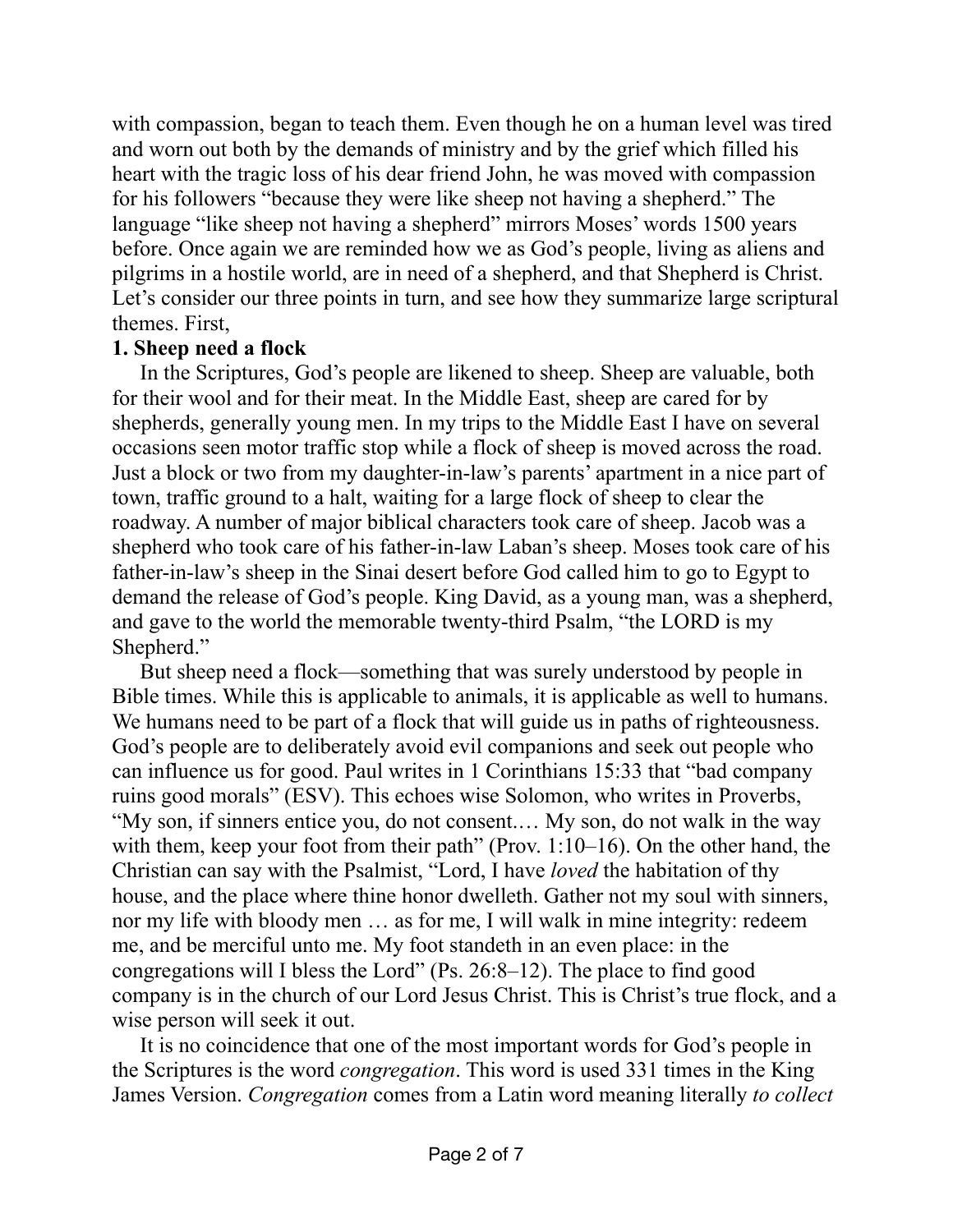*into a flock*. The most common word for God's people is a word meaning *collect into a flock*. Sheep need a flock—not just any flock, but a flock of good role models, people committed to the Lord, and who obey his word; in other words, the church!

The first time we encounter the word *congregation* in the Bible, it has to do with the institution of the Passover (Ex. 12). God tells Moses, "Speak ye unto all the *congregation* of Israel, saying," and then he tells them to take a lamb for each household. That lamb, of course, had come from a flock. The Passover lamb was to be chosen on the tenth day of the month, and kept until the fourteenth day, when "the whole assembly of the *congregation* of Israel shall kill it in the evening" (literally, *between the two evenings*—that is, 3 p.m.). The Passover lamb ultimately signified the death of Christ, who died on Good Friday at 3 p.m., as Passover lambs were being slaughtered all over Israel. Exodus 12:19 specifies, "Seven days shall there be no leaven found in your houses: for whosoever eateth that which is leavened, even that soul shall be cut off from the *congregation* of Israel, whether he be a stranger, or born in the land." This is an instance of church discipline: to be cut off from the flock of God's people due to obstinate, unrepentant sin.

Sheep need a faithful flock of God's people, where they can be taught by a faithful shepherd or pastor, a man called by God and ordained by his church to preach Christ and model the life of Christ before his congregation. At the beginning of the book of Acts the church was predominantly Jewish, but later, Gentiles were brought into the flock. Jesus said, "And other sheep I have which are not of this fold; them also I must bring, and they will hear My voice; and there will be one *flock* and one shepherd" (John 10:16).

"Birds of a feather flock together." Humans like to congregate with people who have similar interests. Those who are addicted to sin like to be around people who are similarly addicted. But those who are born again by the Holy Spirit are drawn to the church of Jesus Christ. The Christian says with the Psalmist, "Gather not my soul with sinners, nor my life with bloody men …. My foot standeth in an even place: in the congregations will I bless the Lord." It is significant that David uses the plural: "congregations." There are two aspects to the church: it is universal, and it is local. Paul refers to the church universal when he says, "Christ … loved the church, and gave himself for it" (Eph. 5:25). He speaks of the whole church universal—all the elect people of God in every age, for whom Christ died. Christ is the God-man; he is fully God, and fully man, two natures in one person. He had to come to earth and become a man so that he could die for men. He had to take to himself a human nature. He was born of the virgin Mary; he inherited true humanity from Mary. He had a true human nature. As a man he went to the cross and died for sinners. But at the same time he is truly divine. His divine nature gave infinite value to his sacrificial death. "For when we were yet without strength, in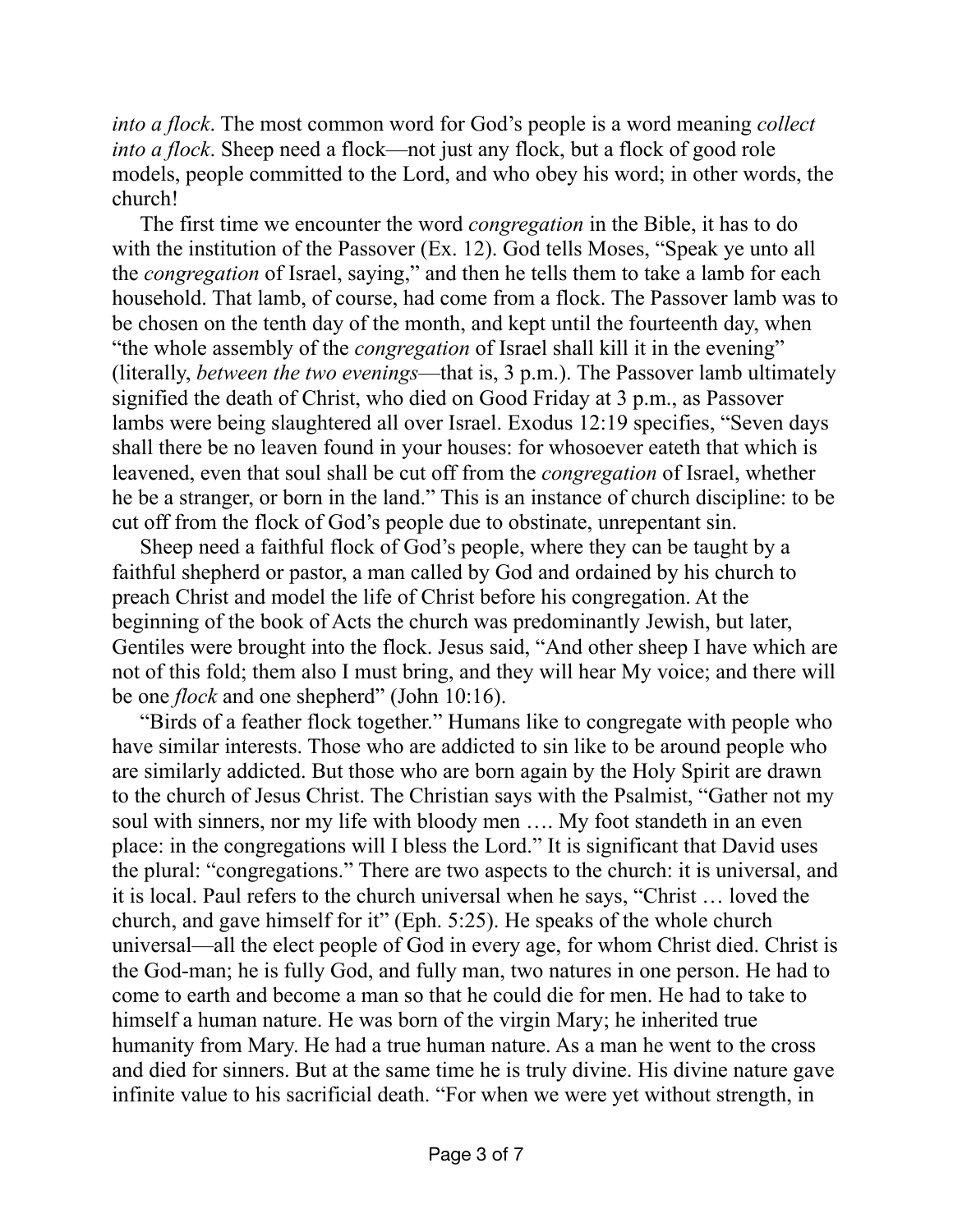due time Christ died for the ungodly. For scarcely for a righteous man will one die: yet peradventure for a good man some would even dare to die. But God commendeth his love toward us, in that, while we were yet sinners, Christ died for us. Much more then, being now justified by his blood, we shall be saved from wrath through him" (Rom. 5:6–9). When Christ suffered and died on the cross, he died in the place of all those whom the Father had given to him in eternity past. His death on the cross was sufficient for the sins of all his elect in every age.

David prays, "in the congregations will I bless the Lord." He uses the plural: "congregations." This refers to the various local churches that make up the universal church. Not only does the Bible say, "Christ loved the church" (singular, meaning the church universal), but it also speaks of various local churches: the church at Corinth, the church at Jerusalem, the church at Antioch, the churches of Asia Minor, etc.

The world judges success according to size. Is it growing? Is it attracting customers? Are people flocking to it? A lot of people judge a church by its size: if it's big, it must be good—but that's not necessarily so. There are two competing visions of the church. Is the purpose of the church *to attract people*, or *to worship God*? Proponents of the church-growth movement design churches to be appealing, particularly to the 25–50-year-old demographic. They want to attract people, to draw newcomers. They grow large by providing contemporary worship that is performance-oriented, involving "worship bands," high-powered rock music, hip soloists, light shows, a theater or coffee-house atmosphere, dance, drama, skits, and positive messages that avoid biblical jargon that frightens or bores the unchurched. But one would be hard-pressed to find a pattern for this in the Bible. Isn't the purpose of the church to worship God as he has appointed in his word? *God* is our audience in worship. Our worship must please him. People are impressed by size. Yet in Luke 12:32 Jesus actually said, "Fear not, *little flock*; for it is your Father's good pleasure to give you the kingdom." A church may be small by the world's standards, but if it is faithful, God is glorified. Sheep need a flock, and the safest flock for a Christian is a faithful church. Second,

## **2. Sheep need a shepherd**

Hear Moses' prayer, as he prepares for his own death: "Let the LORD, the God of the spirits of all flesh, set a man over the congregation, who may go out before them and go in before them, who may lead them out and bring them in, that the congregation of the LORD may not be like sheep which have no shepherd." Here, Moses, drawing on his many years of caring for his father-in-law's sheep, speaks of the work of a shepherd, specifically *going out* and *going in* before his sheep, *leading them out* and *bringing them in*. Jesus echoed this in John chapter 10, where he speaks of himself as the true Shepherd of his people. He says, "I am the door: by me if any man enter in, he shall be saved, and shall *go in and out*, and find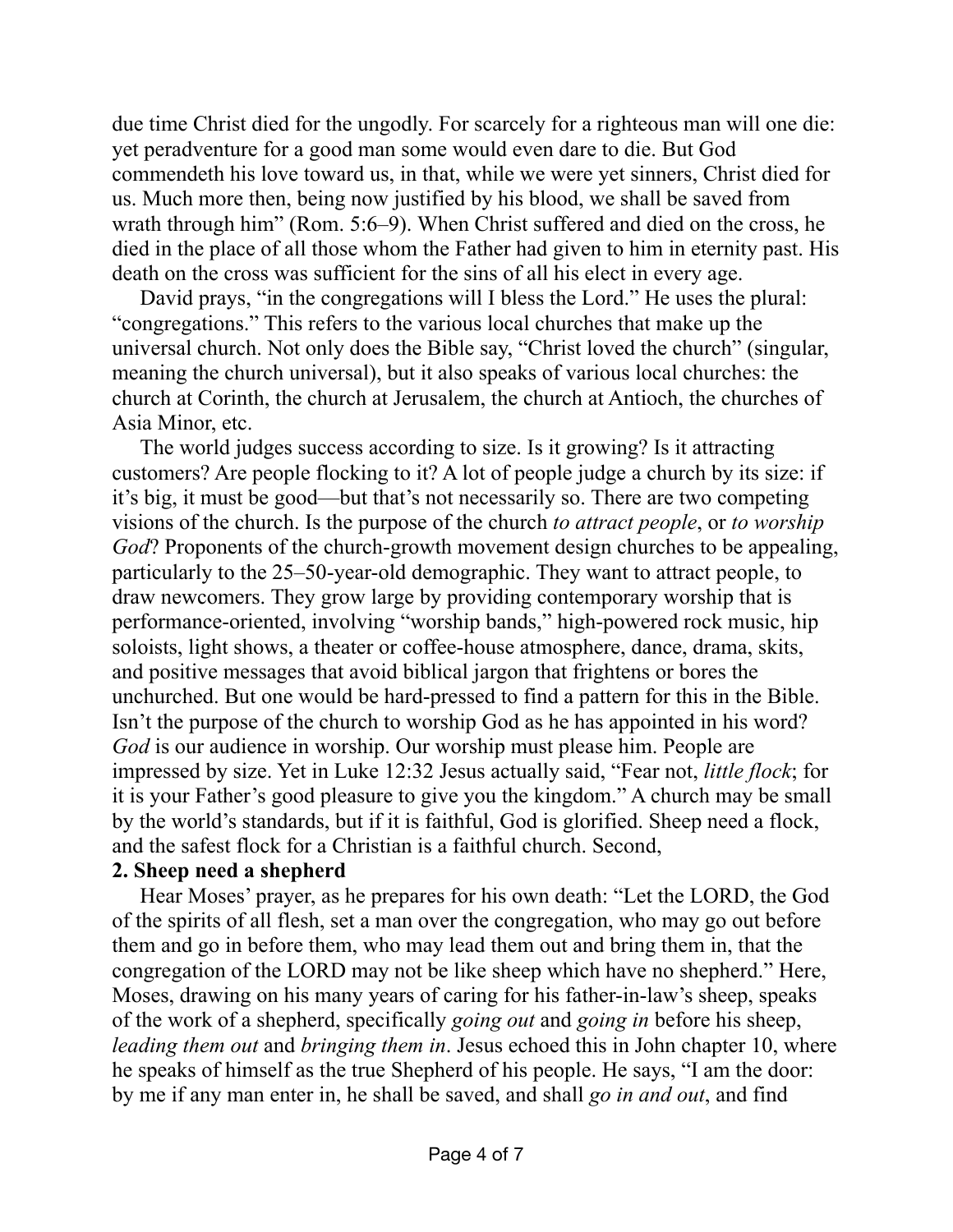pasture." The shepherd leads his flock out by day, to find pasture, and as night closes in, he leads them back into the fold to be safe from predators. The shepherd makes his flock to lie down in green pastures, he leads them beside the still waters. He restores the soul of his sheep. When a particular lamb is fainting from exhaustion, or from the heat of the desert, the shepherd will fetch it back again, and relieve, refresh and comfort his sheep. Sometimes a sheep will fall into a pit from which he can't climb out, and the shepherd will hear its cries and draw it out with his shepherd's crook. Other times a sheep will get cut in thorns or brambles, and the shepherd will anoint his head with oil. Sheep need a shepherd to care for them.

In the work of caring for the flock of God's people, the elders will visit the sheep in their affliction, as they see or face difficulties. They will sit beside a hospital bed and pray and give a word of comfort from the Scriptures. They will give godly counsel as appropriate—in conversation after a service, in a home over a meal, meeting over coffee, sometimes in a lengthy conversation over the phone. Shepherding is time-consuming work, and a pastor cannot do it alone. What a blessing are the ruling elders who can assist a pastor in his work, or godly women who can "teach the young women to be sober, to love their husbands, to love their children, to be discreet, chaste, keepers at home" (Tit. 2:4–5).

Sheep need a shepherd. God wants his people to thrive, to grow in godliness, to become more Christlike. Such growth takes place in the flock, the local church, where the people learn to love one another, honor one another, wash one another's feet, be kindly affectionate to one another, be of the same mind toward one another, be like-minded toward one another, receive one another, admonish one another, wait for one another, have the same care for one another, greet one another, serve one another, bear with one another, bear one another's burdens, speak to one another, speak truth with one another, be kind toward one another, forgive one another, submit to one another, comfort one another, exhort one another, consider one another, confess their trespasses to one another, pray for one another, love one another, have compassion for one another, have a fervent love for one another, be submissive to one another, have fellowship with one another.

Man's first and highest duty is to love God with all our heart, soul, mind and strength, and our neighbor as ourself. Because of sin, man utterly fails in this duty and stands in need of a Savior. Fallen man is an idolator, enthroning self instead of God, and injuring his neighbor instead of loving his neighbor. When we sin, we need to confess our sin to God and be reconciled to our neighbor. The gospel teaches us to do this. "God was in Christ reconciling the world to Himself, not imputing their trespasses to them, and has committed to us the word of reconciliation" (2 Cor. 5:18). Faithful shepherds bring God's message: "be reconciled to God." Sheep need a shepherd. Thirdly,

## **3. Christ is the true Shepherd**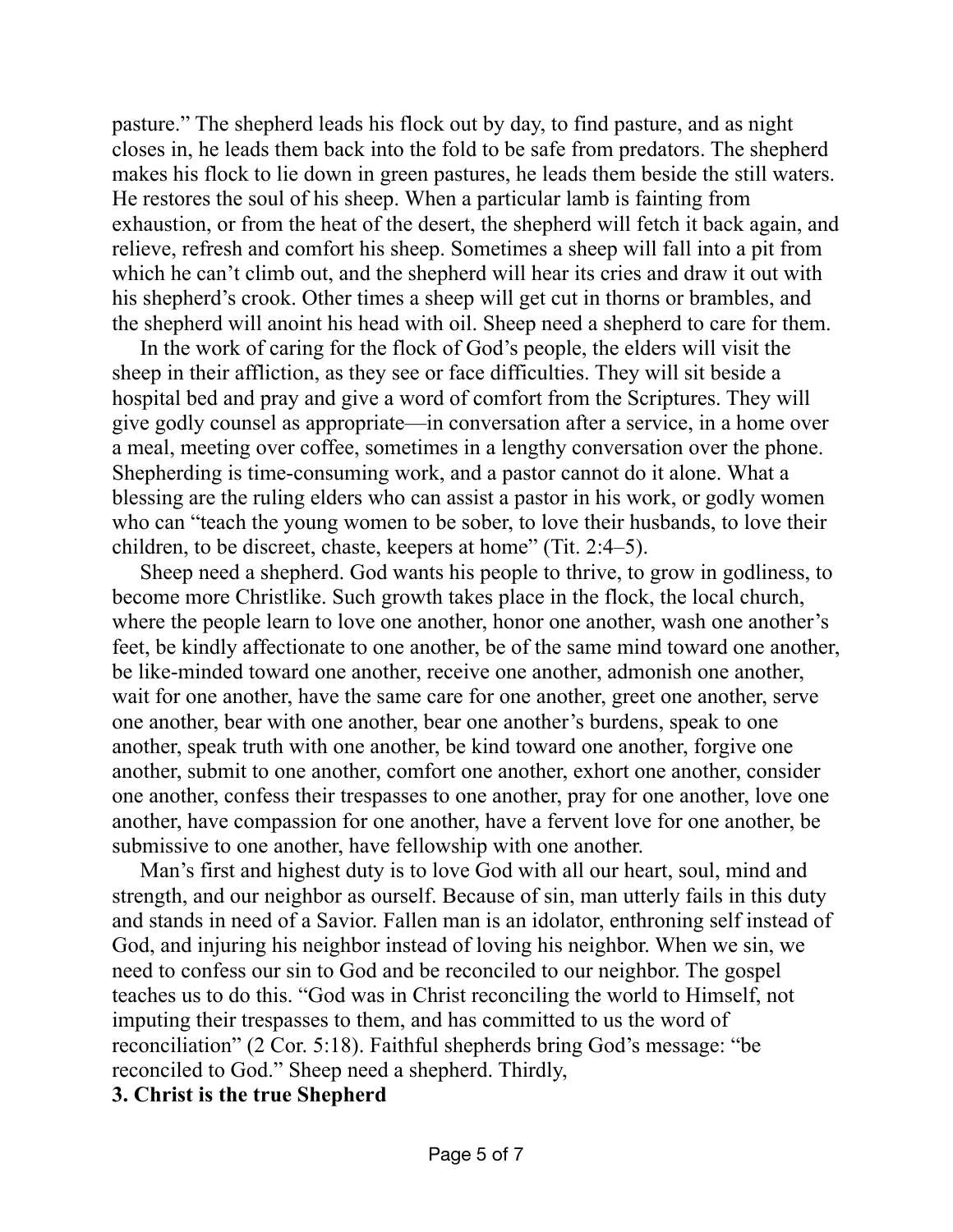Hear again the words of Moses: "Let the LORD … set a man over the congregation, who may go out before them and go in before them, who may lead them out and bring them in." The one who perfectly fulfills this prayer is the Lord Jesus.

Christ is the true Shepherd. Not only does he perfectly fulfill the prayer of Moses, he also perfectly fulfills the prophecy of Isaiah 40, "Behold, the Lord GOD will come with strong hand, and his arm shall rule for him: behold, his reward is with him, and his work before him. He shall feed his *flock* like a shepherd: he shall gather the lambs with his arm, and carry them in his bosom, and shall gently lead those that are with young." In Christ, the God of heaven comes with a strong hand to rule over his kingdom. His people are a kingdom of priests, and a holy nation.

Christ is the true shepherd. He boldly claims, "All who ever came before Me are thieves and robbers, but the sheep did not hear them. I am the door. If anyone enters by Me, he will be saved, and will go in and out and find pasture" (John 10:8–9). You can follow all manner of religious charlatans dishing out their selfhelp advice, relationship counselors, gurus, spiritual teachers, guiding lights, masters, experts, pundits, philosophers, professors, talk-show hosts. You can choose whatever philosophy appeals to you. But Christ alone is "the way, the truth and the life." Nobody comes to the Father, except through him. He is the Shepherd of Israel who leads Joseph like a *flock*; he alone is the one who dwells between the cherubim (Ps. 80:1).

Jesus declared himself to be the divinely-sent Shepherd. Before his crucifixion he said, "All ye shall be offended because of me this night: for it is written, I will smite the shepherd, and the sheep of the *flock* shall be scattered abroad" (Matt. 26:31). He is the Shepherd who was to be smitten on behalf of his people. He is the great Shepherd of the sheep who rose from the dead after having shed his precious blood (Heb. 13:20).

Christ alone rules in the church. His word alone is to be proclaimed. His will alone is to be done on earth, as it is in heaven. Having gone back to heaven, he has left his church in the care of undershepherds, who are to feed his flock, serving as overseers, leading the people to Christ, feeding the church of God, which he has purchased with his own blood, being examples to the flock (Acts 20:28, 1 Pet. 5:2– 3).

We were "as sheep going astray" but have now returned unto the Shepherd and Bishop of our souls" (1 Pet. 2:25). At the end of time, when the chief Shepherd shall appear, we who have trusted him shall receive a crown of glory that fadeth not away (1 Pet. 5:4).

If you are trusting in Jesus Christ, you have nothing to fear on the day of judgment, for you are a member of his flock, whom he has promised to guide to heaven.